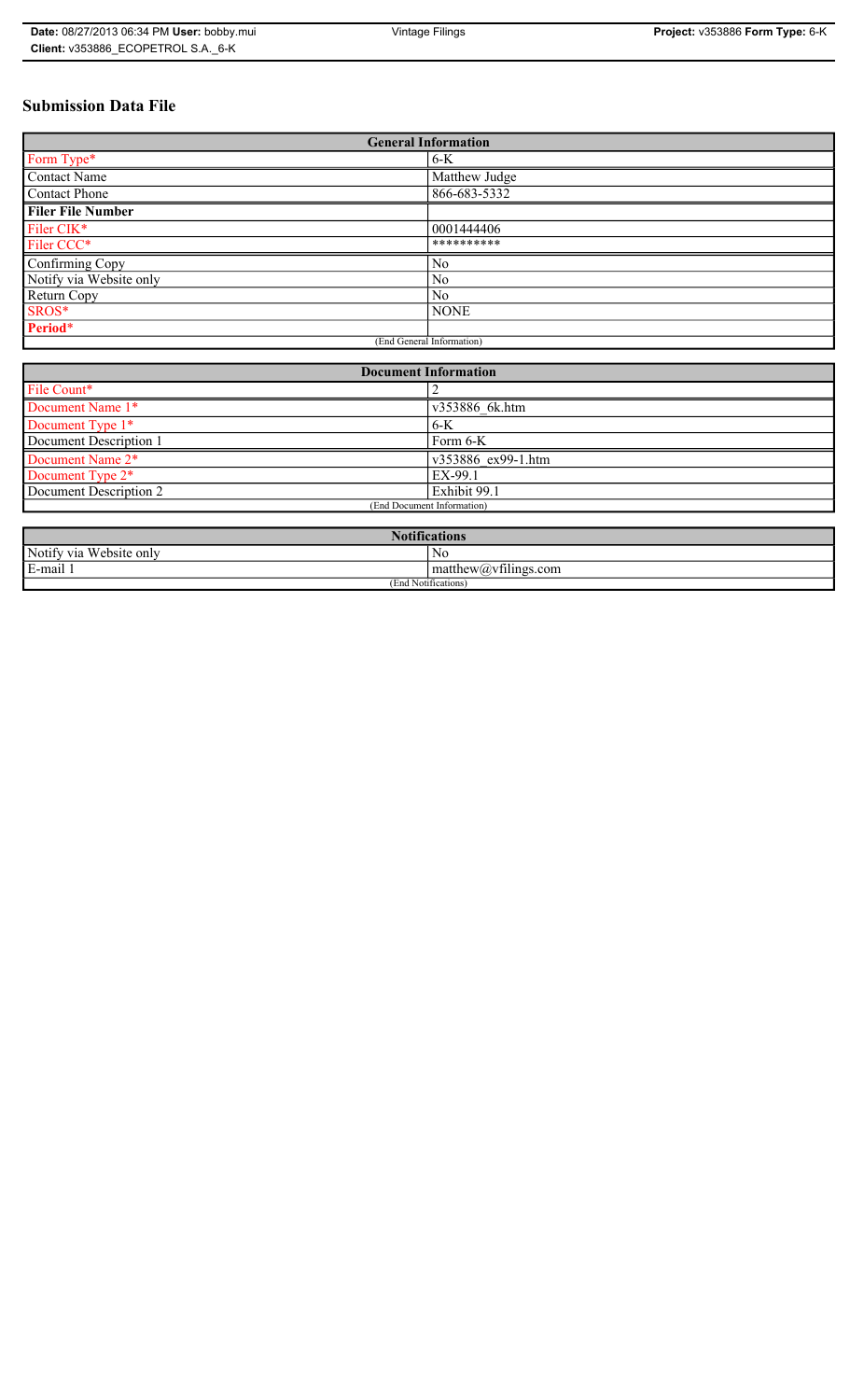### **SECURITIES AND EXCHANGE COMMISSION Washington, D.C. 20549**

#### **FORM 6-K REPORT OF FOREIGN PRIVATE ISSUER PURSUANT TO RULE 13a-16 OR 15d-16 OF THE SECURITIES EXCHANGE ACT OF 1934**

August, 2013

Commission File Number: 333-153452

**ECOPETROL S.A.**

*(Exact name of registrant as specified in its Charter)*

Carrera 7 No. 37 – 69 BOGOTA – COLOMBIA

*(Address of registrant's principal executive offices)*

Indicate by check mark whether the registrant files or will file annual reports under cover Form 20-F or Form 40-F.

Form 20-F  $\boxtimes$  Form 40-F  $\Box$ 

Indicate by check mark if the registrant is submitting the Form 6-K in paper as permitted by Regulation S-T Rule 101(b)(1):

 $Yes$   $\Box$  No  $X$ 

Indicate by check mark if the registrant is submitting the Form 6-K in paper as permitted by Regulation S-T Rule 101(b)(7):

 $Yes$   $\Box$  No  $X$ 

Indicate by check mark whether by furnishing the information contained in this Form, the registrant is also thereby furnishing the information to the Commission pursuant to Rule 12g3-2(b) under the Securities Exchange Act of 1934.

 $Yes$   $\square$  No  $X$ 

If "Yes" is marked, indicate below the file number assigned to the registrant in connection with Rule 12g3-2(b): 82- N/A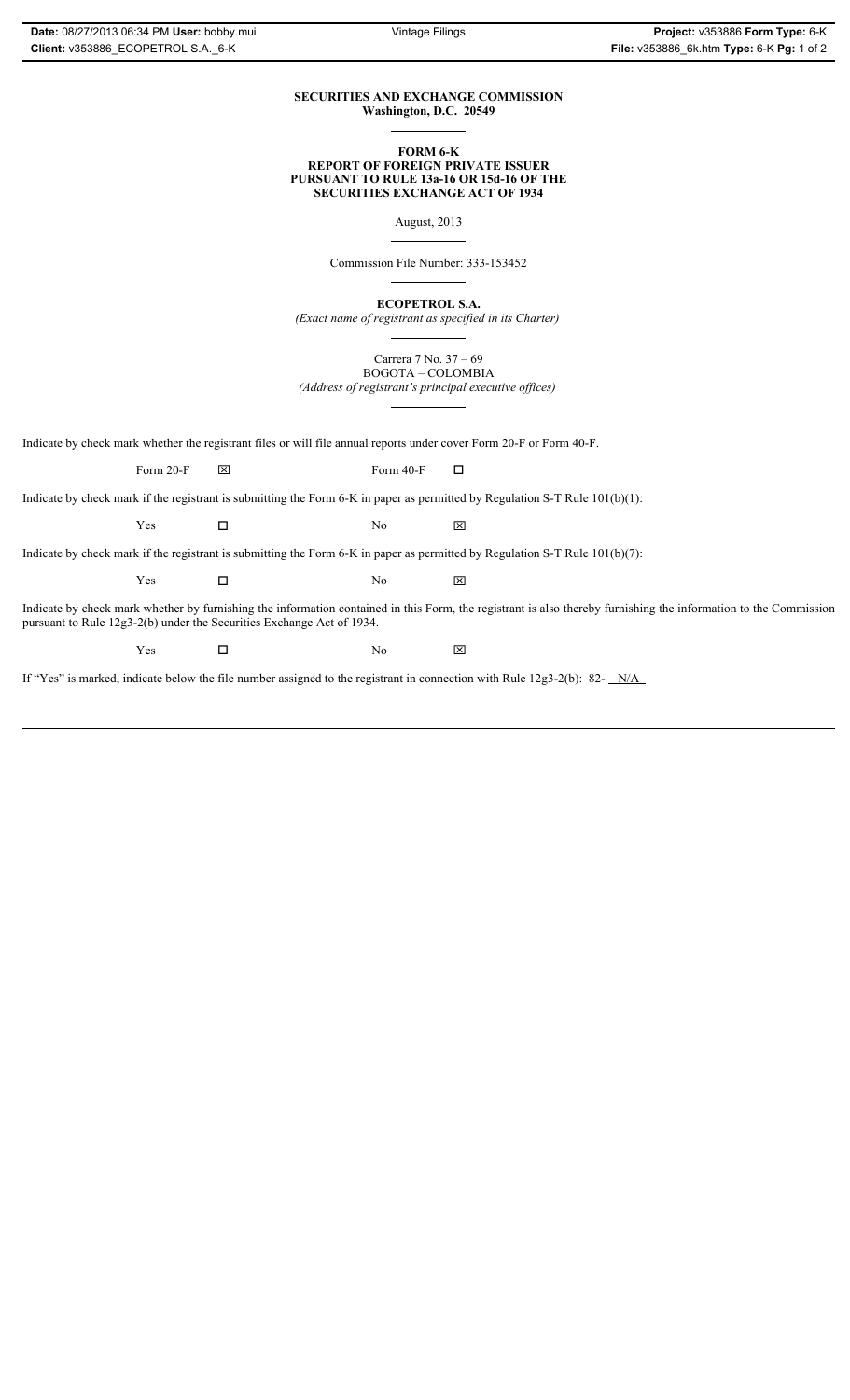## **SIGNATURE**

Pursuant to the requirements of the Securities Exchange Act of 1934, the Registrant has duly caused this report to be signed on its behalf by the undersigned, thereto duly authorized.

Date: August 27, 2013

Ecopetrol S.A.

By: /s/ Adriana M. Echeverri Name: Adriana M. Echeverri

Title: Authorized Signatory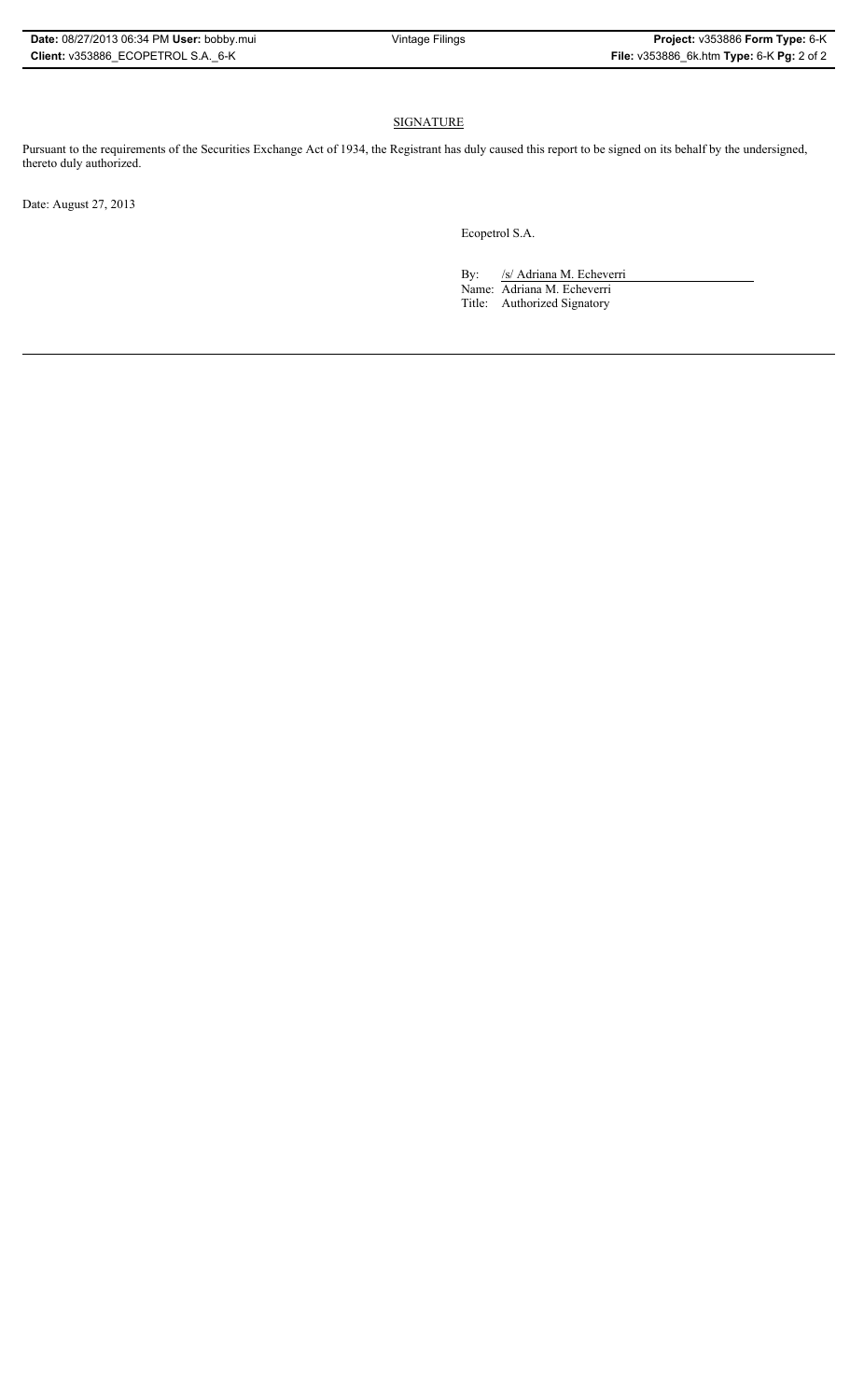## **Ecopetrol S.A. announces the results of its local bond issuance and placement of August 27, 2013**

Ecopetrol S.A. (BVC: ECOPETROL; NYSE: EC; TSX: ECP) reports the results of its first public bond issuance and placement in the local market, carried out today under the *C Series* of the Bond and Commercial Papers Issuance and Placement Program authorized by the Superintendence of Finance of Colombia:

- Total amount: nine hundred billion pesos (COP\$900,000,000,000).
- x **Issue date:** August 27, 2013.
- x **Terms & conditions:** placement of subseries from C Series is as follows:

| C Series: Peso-denominated variable CPI rate bonds |                |                       |                |                |  |  |
|----------------------------------------------------|----------------|-----------------------|----------------|----------------|--|--|
| <b>Maturity date</b>                               | 5 years        | 10 years              | 15 years       | 30 years       |  |  |
| Coupon                                             | $CPI + 3.79\%$ | $\text{CPI} + 4.60\%$ | $CPI + 4.90\%$ | $CPI + 5.15\%$ |  |  |
| <b>Amount (COP millions)</b>                       | \$120,950      | \$168,600             | \$347,500      | \$262,950      |  |  |

- Amortization: at maturity.
- x **Interest payment:** semi-annual.
- Use of proceeds: to finance the Company's investment plan.

This announcement is not an offer for sale of or a solicitation of any offer to buy any securities of Ecopetrol S.A. in any transaction. The securities have not been and will not be registered under the US Securities Act of 1933, as amended (the "Securities Act") or any state securities laws, and they may not be offered or sold in the United States absent registration or an applicable exemption from the registration requirements of the Securities Act.

**Bogota, August 27, 2013**